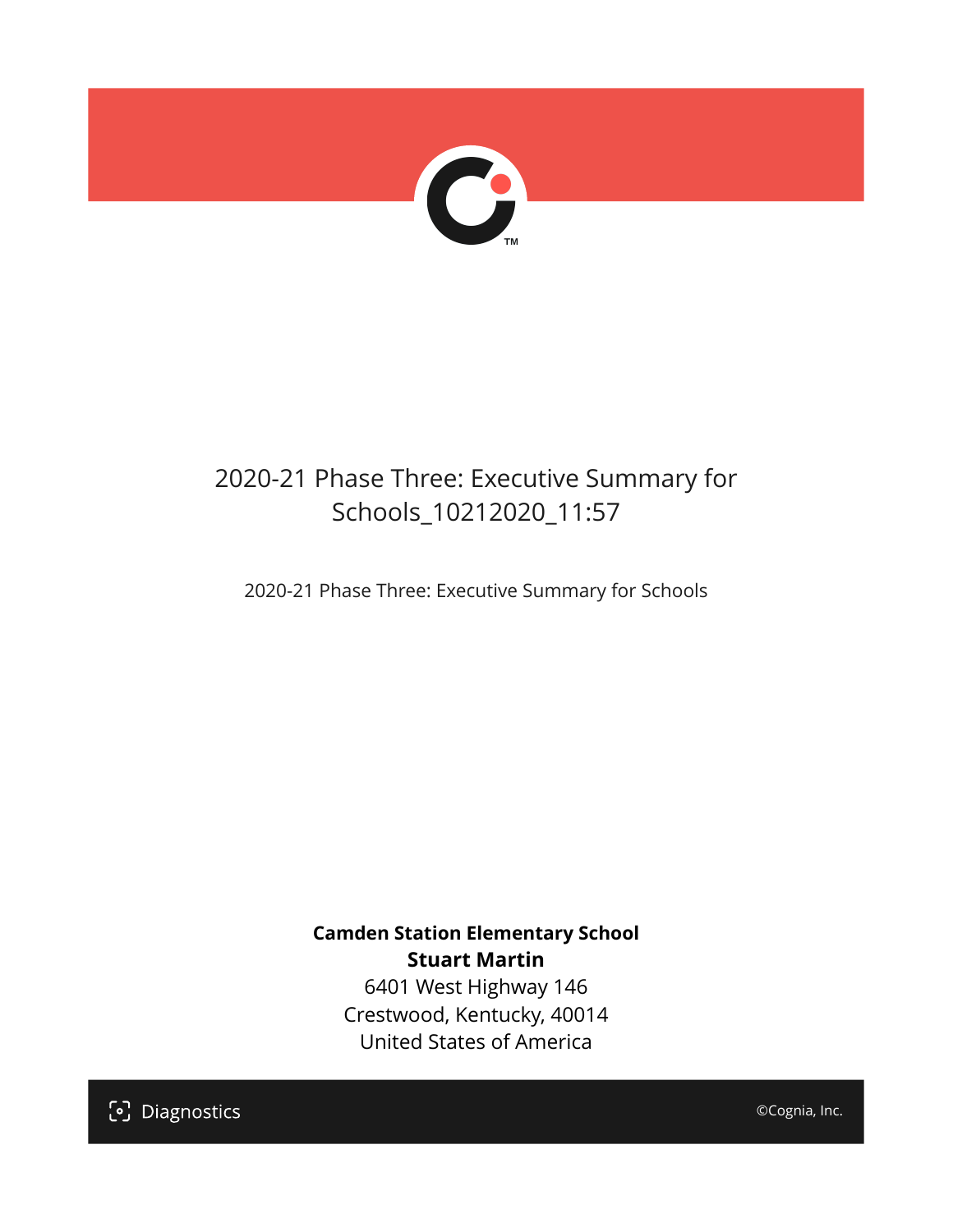2020-21 Phase Three: Executive Summary for Schools - 2020-21 Phase Three: Executive Summary for Schools\_10212020\_11:57 - Generated on 01/12/2021 Camden Station Elementary School

### **Table of Contents**

[3](#page-2-0)

[2020-21 Phase Three: Executive Summary for Schools](#page-2-0)

Page 2 of 6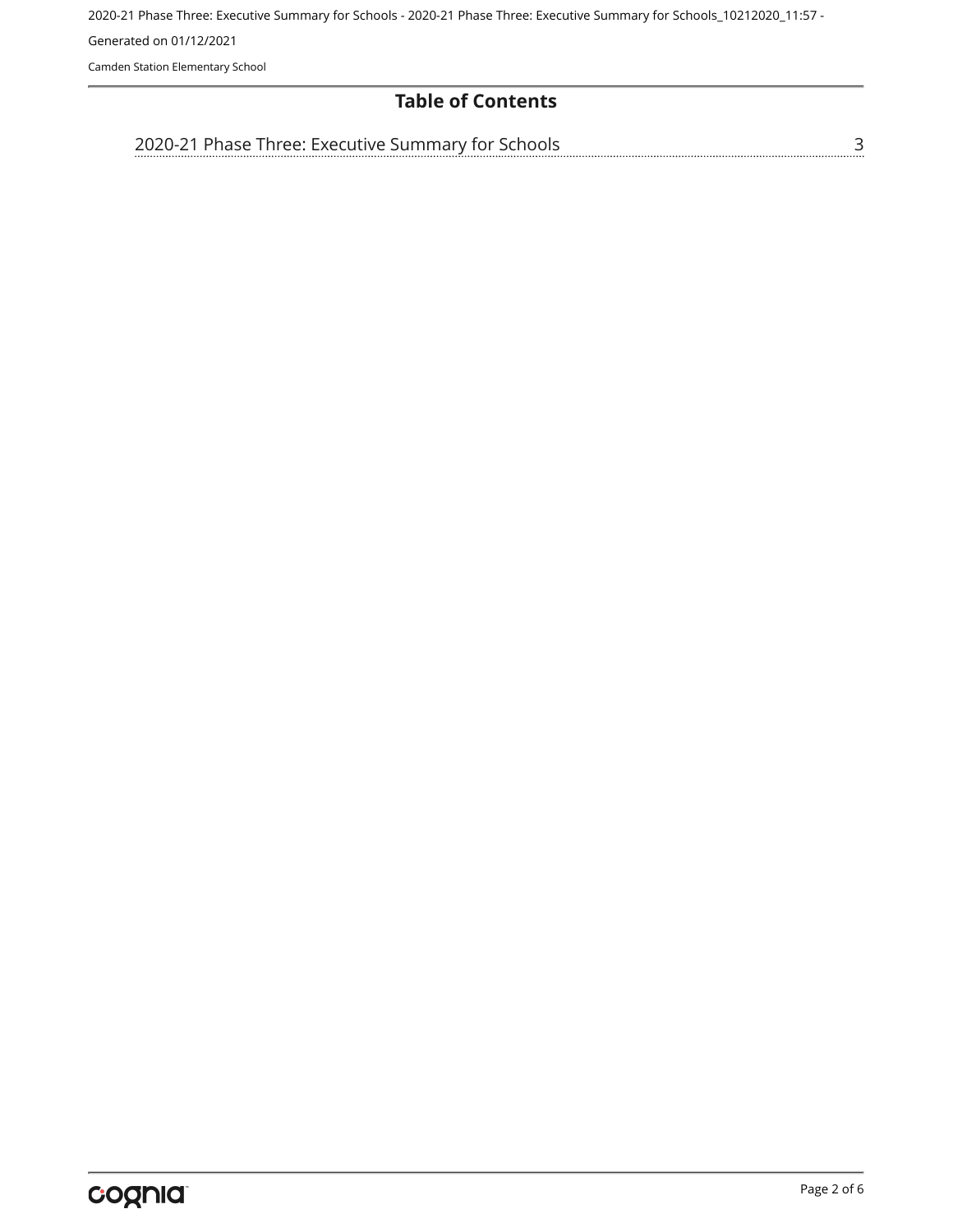2020-21 Phase Three: Executive Summary for Schools - 2020-21 Phase Three: Executive Summary for Schools\_10212020\_11:57 - Generated on 01/12/2021 Camden Station Elementary School

## <span id="page-2-0"></span>**2020-21 Phase Three: Executive Summary for Schools**

. Describe the school's size, community/communities, location, and changes it has experienced in the last three years. Include demographic information about the students, staff, and community at large. What unique features and challenges are associated with the community/communities the school serves?

Camden Station Elementary is located in Crestwood, KY, just outside of Louisville, KY. It has an enrollment of 515 students, K-5. The minority population is 15.2%, while the economically disadvantaged population makes up 25.2% of the student body, which has steadily increased in the last few years. The teaching staff, including related arts and special education is comprised of 94.5% female. All certified staff are Highly Qualified. The community is primarily made up of middle-class families. The goal for parent-teacher conferences is 100%, which is achieved each year, but can be difficult to attain with several families having only one car or working multiple jobs. We have a group of parents that are members of the PTO board that support the school, though volunteering is limited at this time due to Covid-19. We are unable to host holiday events this year due to Covid-19 and the regulations on large group gatherings. The community is comprised of many small, family-owned businesses which can be a strength in that we can partner with them in different aspects. It can also be a weakness due to there being three elementary schools, one middle and one high school in the area wanting to partner with these businesses as well. Also, with the majority of businesses being small and family-owned, it is often not possible for them to assist financially.

. Provide the school's purpose statement and ancillary content such as mission, vision, values, and/or beliefs. Describe how the school embodies its purpose through its program offerings and expectations for students.

Vision: All Camden Station Elementary students will become lifelong learners and valuable citizens of the community. Mission: Through research-based instruction, students will become effective communicators and critical thinkers, who have a solid foundation in leadership, literacy and technology, and can work creatively in both independent and collaborative situations. Our Core Values: These three principles equally guide our work and define our mission. Partnership – Each student needs a strong team which includes parents, school staff and community members to support his/her holistic development. Frequent communication establishes strong relationships that enhance the knowledge of each student, allowing for differentiated education to meet individual needs at home and at school. Character Development – Successful students develop positive relationships with others. Through direct instruction, modeling, and practice, students develop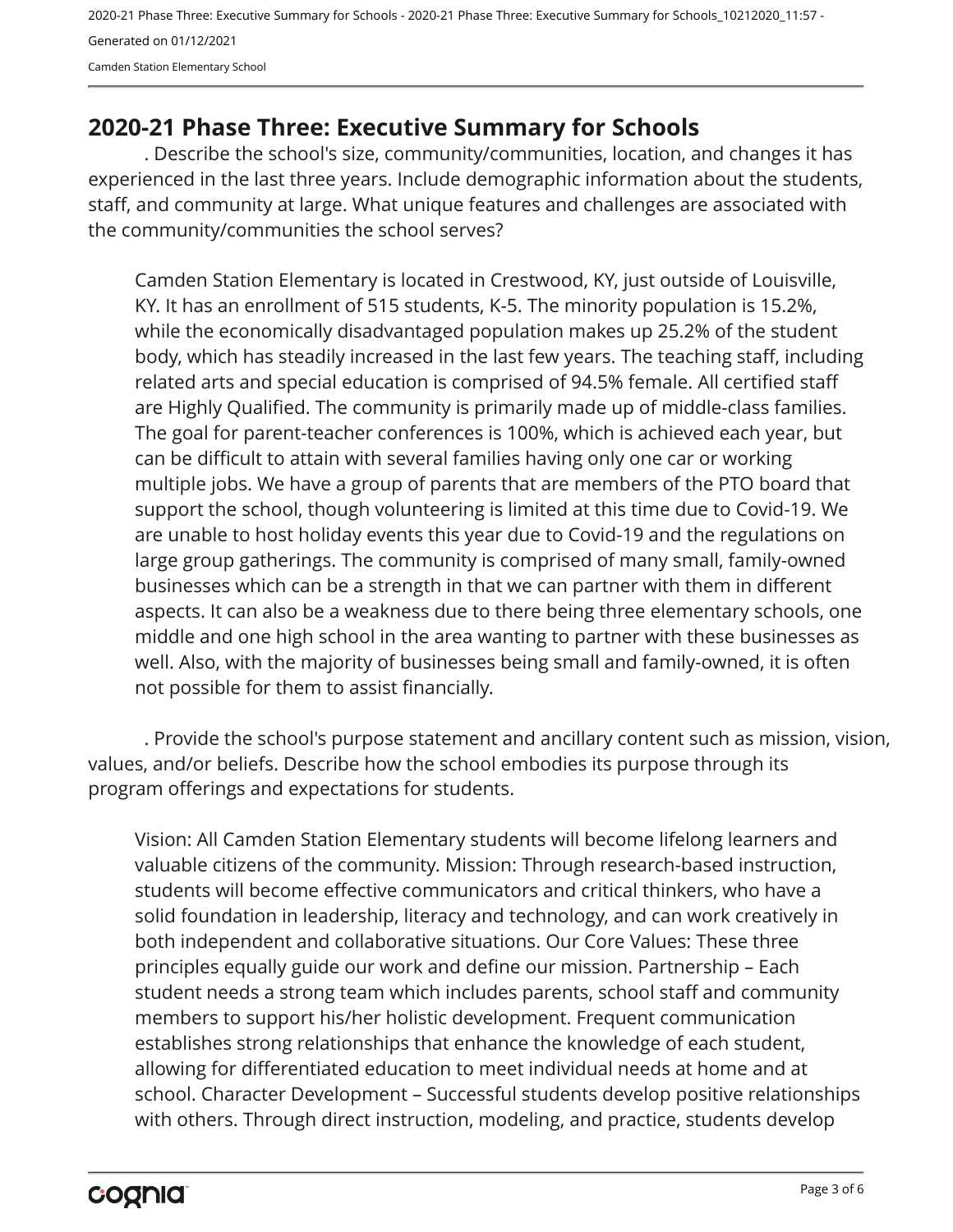2020-21 Phase Three: Executive Summary for Schools - 2020-21 Phase Three: Executive Summary for Schools\_10212020\_11:57 - Generated on 01/12/2021

Camden Station Elementary School

empathy, respect, a strong work ethic, and the ability to work independently and with diverse groups of people. Academic Development - Through research-based instruction, student and teacher use of technology, and an emphasis on literacy, our students attain a solid academic foundation across all content areas. They learn to be critical thinkers and effective communicators who use problem solving strategies and creativity to think at deep levels. Every decision that is made is a reflection of our core values and beliefs. We continually reflect back on our beliefs in academics and in social settings by modeling this for students and directing students back to our guiding principles of "SOARING"-solving problems, owning our learning, achieving goals and respecting others in teaching and in solving problems.

. Describe the school's notable achievements and areas of improvement in the last three years. Additionally, describe areas for improvement that the school is striving to achieve in the next three years.

Based on results of the last few years of K-PREP and MAP, Camden will focus on math and reading over the next three years. As part of the focus, each grade level team will deliver to students a guaranteed and viable curriculum reflective of best practices and the Oldham County District's curriculum frameworks. Each teacher will utilize DRA2 and running records as a tool to diagnose reading difficulties and determine next steps for instruction. Students will participate in differentiated small groups for reading and math to maximize learning based on their individual needs. Teachers will gain a deeper understanding of the vertical alignment within the math and ELA curriculum, through vertical standard analysis. All students will receive tiered differentiated math and ELA instruction. All special education students will have a schedule where their individual needs are addressed and instructional time is maximized. Teachers will increase their background knowledge on the diversities among different GAP populations within the school, specifically as it relates to poverty, trauma and being culturally responsive. An Intervention Coach, trained interventionists and Literacy Coach will be use best practice associated with struggling readers, writers and/or mathematicians in working with small groups. GAP students will receive more purposeful and targeted reading, writing and math instruction due to teachers consistently utilizing and analyzing data (running records and common formative assessments), and will receive evidence based interventions in both reading, writing and math instruction. The School Counselor, Assistant Principals and Intervention Coach will work with teachers to build their knowledge of classroom behavior interventions in order to maximize instructional time.

. **CSI/TSI Schools (including ATSI) Only:** Describe the procedures used to create the school's improvement plan and briefly state the specific efforts to address the causes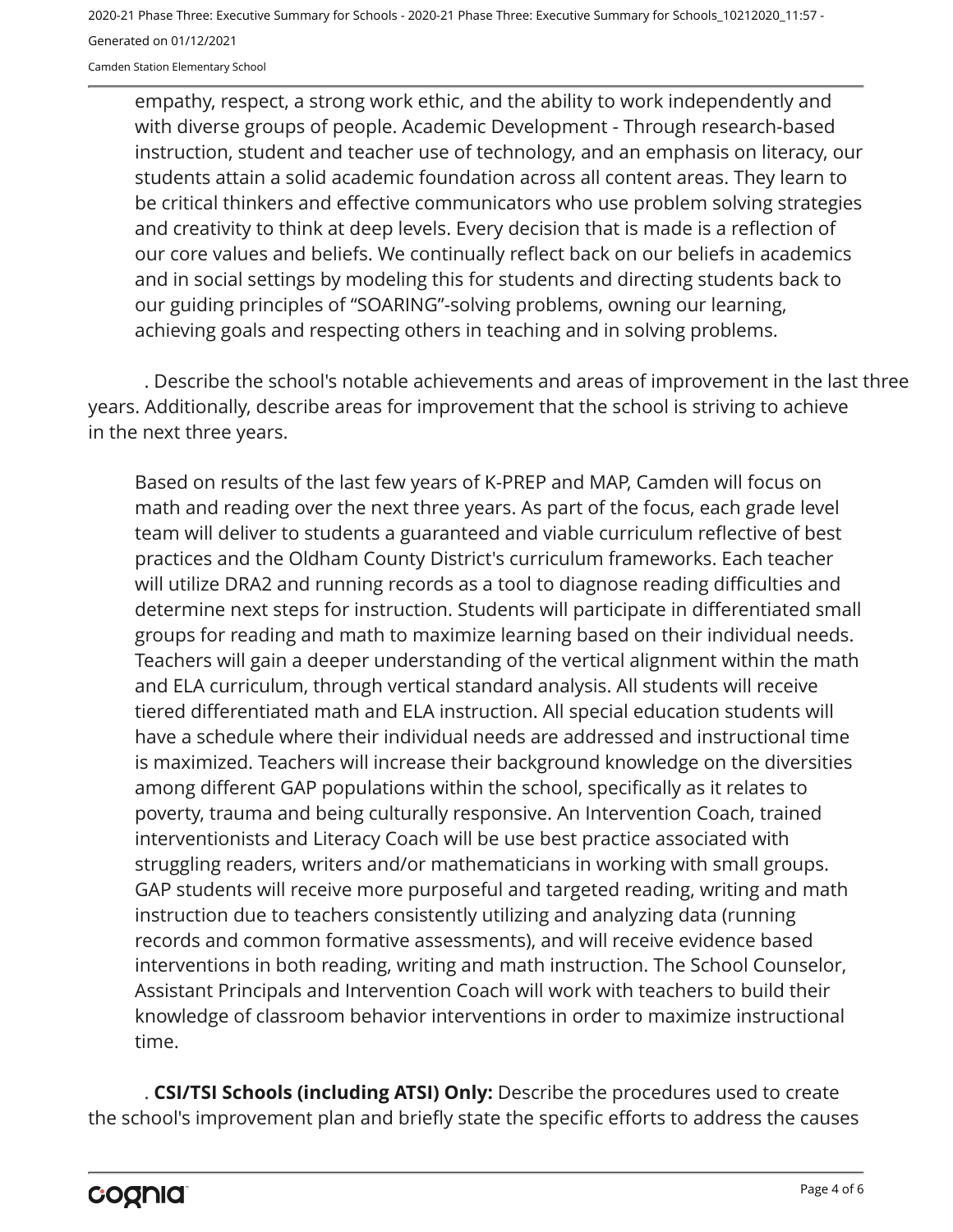2020-21 Phase Three: Executive Summary for Schools - 2020-21 Phase Three: Executive Summary for Schools\_10212020\_11:57 - Generated on 01/12/2021

Camden Station Elementary School

of low student performance and resource inequities.

#### N/A

. Provide any additional information you would like to share with the public and community that were not prompted in the previous sections.

Because Camden is always focused on raising student achievement, and we know that highly qualified teachers are the key, we engage in on-going professional development through cadres, in-house observations and on-going professional development in faculty meetings. This year due to Covid-19, we have some obvious physical limitations. Any new teacher to Camden is given a mentor who meets with them regularly and participates in a new teacher cadre. We have teacher leaders who open up their classrooms for observations throughout the year and lead professional development opportunities. Staff meets regularly in both team planning meetings and PLC meetings. There is a constant focus on student work, formative assessments and intervention, and how the instruction aligns with these topics and other data. Camden practices Positive Discipline, where students work together to solve their problems, with a goal of making good choices and having long-term positive behavior results. This approach to classroom management has resulted in a reduction in behavior referrals over the past ten years.